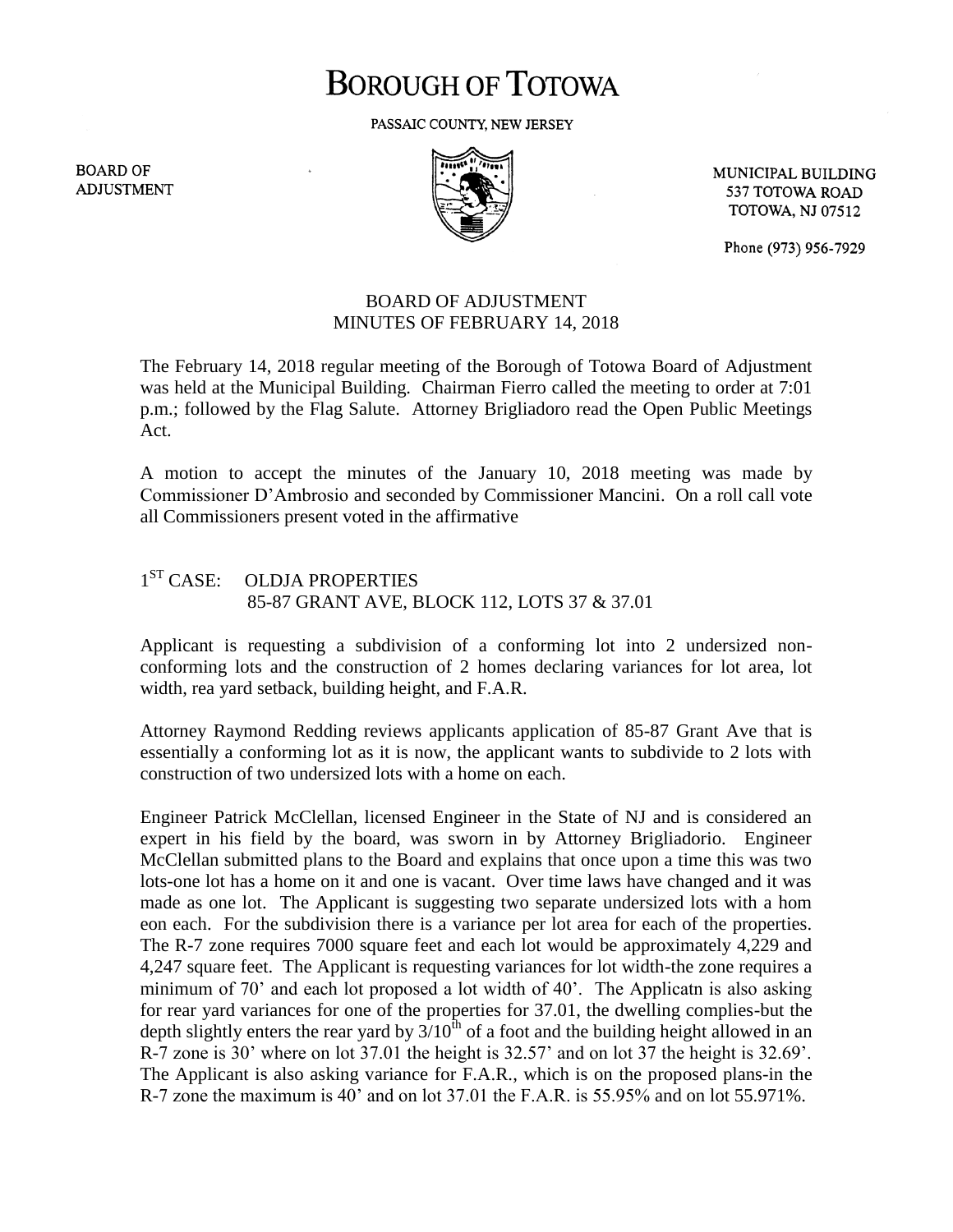Engineer McClellan goes over Engineer Murphy's letter. He addresses each comment.

- 1. Is commentary
- 2. Reviews the variances
- 3. No other non-conformities where identified during the review of the application
- 4. List of items relevant to the site plan
	- a. Zone schedule needs to be revised
	- b. This is a typo and will be corrected.
	- c. Will comply and add note to plan
	- d. No objections
	- e. No objections to working with building department for solution
	- f. Signed and sealed survey to be submitted
	- g. Will add to the plan
- 5. Will follow through
- 6. Will Comply

Attorney Brigliadorio reviews in terms of minimum lot area, the minimum lot size is 7000 square feet and the Applicant is asking for the board to approve the subdivision with two lots, one at 4,229 square feet and one at 4,247 square feet-on the plans we see a lot of 40' x 100' is within the lots, do you feel this is within the area homes? Engineer McClellan feels it is consistent with the homes in the area. Attorney Brigliadorio explains the building height is a C variance because it is less than 10% over the maximum 30' height. Engineer McClellan explains the way the height calculations are written in Totowa it favors when you have a lot that is high at the street and low in the back, because the measurements are only taken at the front of the building and in this case we have a situation where because of the way the property is we have a garage under. Attorney Brigliadorio would like to know who will speak about the F.A.R.? Engineer McClellan would like to defer that to Architect Mistry. Engineer Murphy reviews the parking is a two car garage and the driveway can accommodate 2 cars. Commissioner Bavazzano states Grant Ave is one side of the street parking.

Architect Mistry, was sworn in by Attorney Brigliadorio and has a valid license in the State of New Jersey and is considered and expert in his field by the Board. Architect Mistry presents Exhibit 1, which is a color rendering of the proposed homes, the left home is 87 Grant and the right is 85 Grant. There is 2 parking spaces in the garage and 2 in the driveway, each house is 4 bedrooms, single family, 3 bedrooms on the second floor and 1 smaller in the first floor. The homes are on the smaller scale for the neighborhood but within character for the area. The height at the back of the house is much shorter. The height is at the peak, the garage of the property causes them to have an issue with the height. The old home there currently with a garage, this would be an improvement to the town and the neighborhood. Attorney Brigliadorio states even though the height is slightly higher, would people driving on the street be able to notice, Architect Mistry states it is a 2 ½' difference and will not be noticeable.

Commissioner D'Ambrosio would like to know how the square footage of the two homes add up to the homes in the area and will they stand out? Architect Mistry states some of the older homes might be smaller, but the newer homes would be larger and feels these